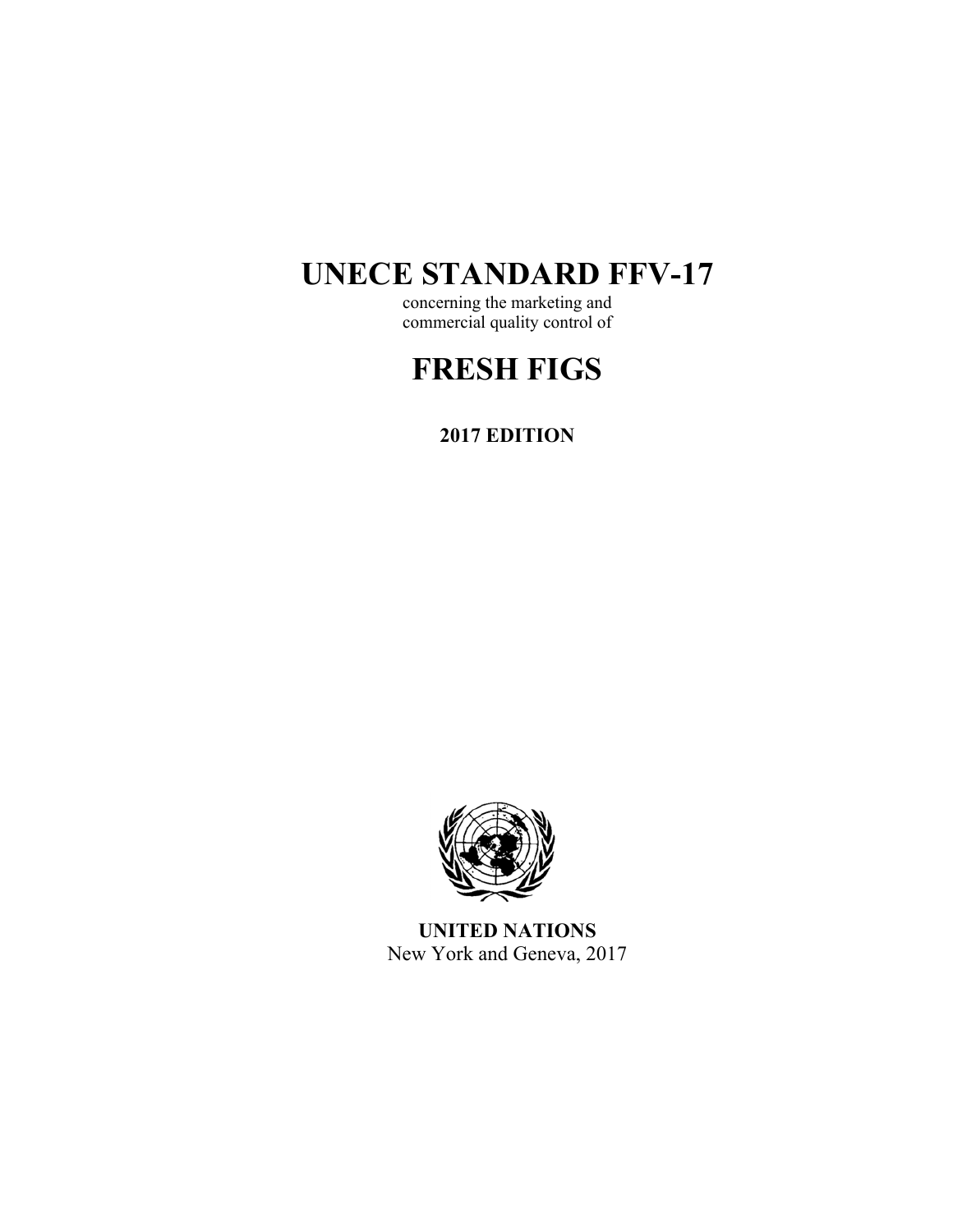#### **NOTE**

#### **Working Party on Agricultural Quality Standards**

The commercial quality standards developed by the Working Party on Agricultural Quality Standards of the United Nations Economic Commission for Europe (UNECE) help facilitate international trade, encourage highquality production, improve profitability and protect consumer interests. UNECE standards are used by governments, producers, traders, importers and exporters, and other international organizations. They cover a wide range of agricultural products, including fresh fruit and vegetables, dry and dried produce, seed potatoes, meat, cut flowers, eggs and egg products.

Any member of the United Nations can participate, on an equal footing, in the activities of the Working Party. For more information on agricultural standards, please visit our website <www.unece.org/trade/agr>.

The present Standard for Fresh Figs is based on document ECE/CTCS/WP.7/2017/17, reviewed and adopted by the Working Party at its seventy-third session.

Aligned with the Standard Layout (2017)

The designations employed and the presentation of the material in this publication do not imply the expression of any opinion whatsoever on the part of the United Nations Secretariat concerning the legal status of any country, territory, city or area or of its authorities, or concerning the delimitation of its frontiers or boundaries. Mention of company names or commercial products does not imply endorsement by the United Nations.

All material may be freely quoted or reprinted, but acknowledgement is requested.

Please contact the following address with any comments or enquiries:

Agricultural Standards Unit Economic Cooperation and Trade Division United Nations Economic Commission for Europe Palais des Nations CH-1211 Geneva 10, Switzerland E-mail: agristandards@unece.org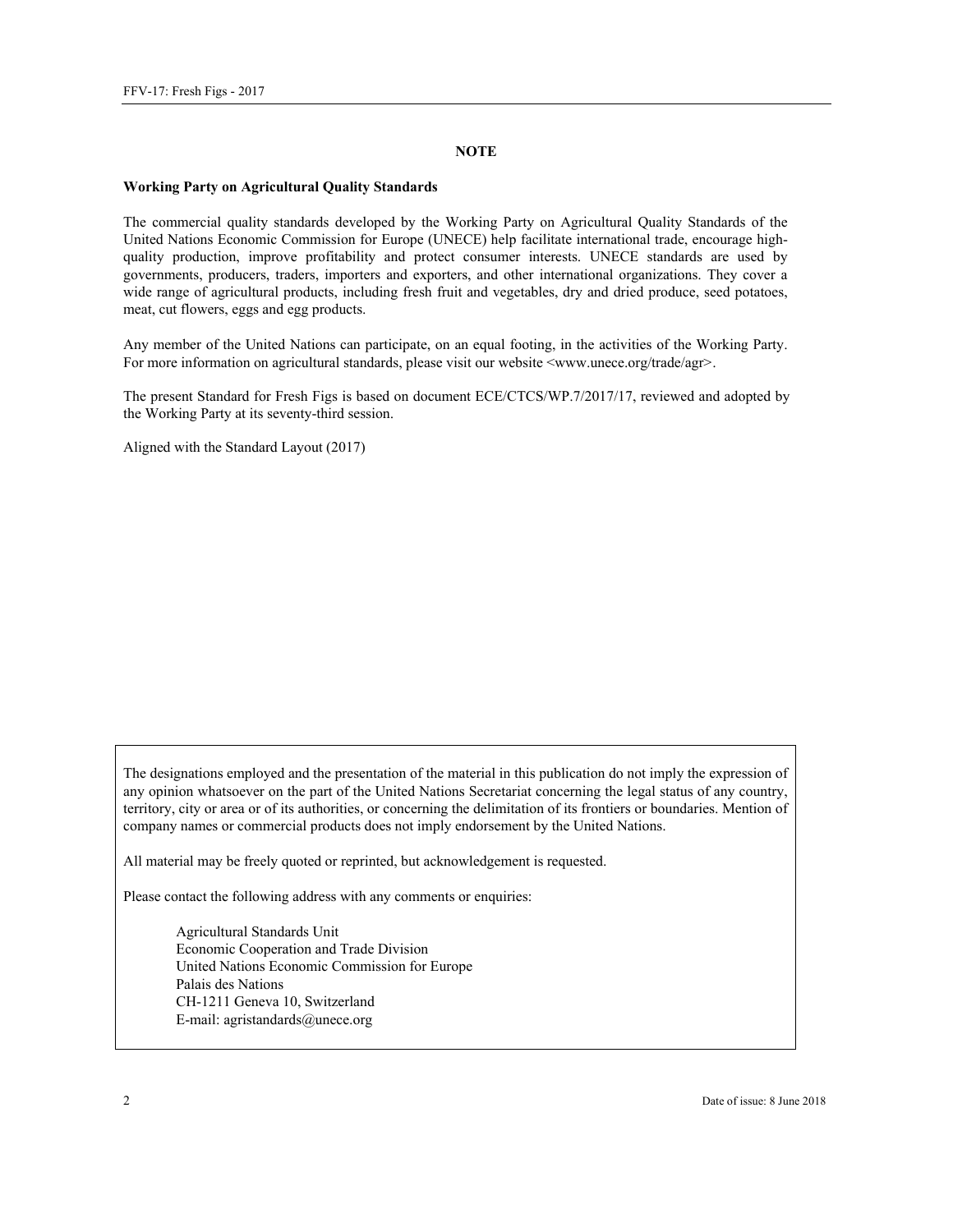# **UNECE Standard FFV-17 concerning the marketing and commercial quality control of Fresh figs**

# **I. Definition of produce**

This standard applies to fresh figs of varieties (cultivars) grown from *Ficus carica* L. to be supplied fresh to the consumer, fresh figs for industrial processing being excluded.

# **II. Provisions concerning quality**

The purpose of the standard is to define the quality requirements for fresh figs after preparation and packaging.

However, if applied at stages following export, products may show in relation to the requirements of the standard:

- a slight lack of freshness and turgidity
- for products graded in classes other than the "Extra" Class, a slight deterioration due to their development and their tendency to perish.

The holder/seller of products may not display such products or offer them for sale, or deliver or market them in any manner other than in conformity with this standard. The holder/seller shall be responsible for observing such conformity.

## **A. Minimum requirements**

In all classes, subject to the special provisions for each class and the tolerances allowed, the fresh figs must be:

- intact
- sound; produce affected by rotting or deterioration such as to make it unfit for consumption is excluded
- clean, practically free of any visible foreign matter
- fresh in appearance
- practically free from pests
- free from damage caused by pests affecting the flesh
- free of abnormal external moisture
- free of any foreign smell and/or taste.

The development and condition of the fresh figs must be such as to enable them:

- to withstand transportation and handling
- to arrive in satisfactory condition at the place of destination.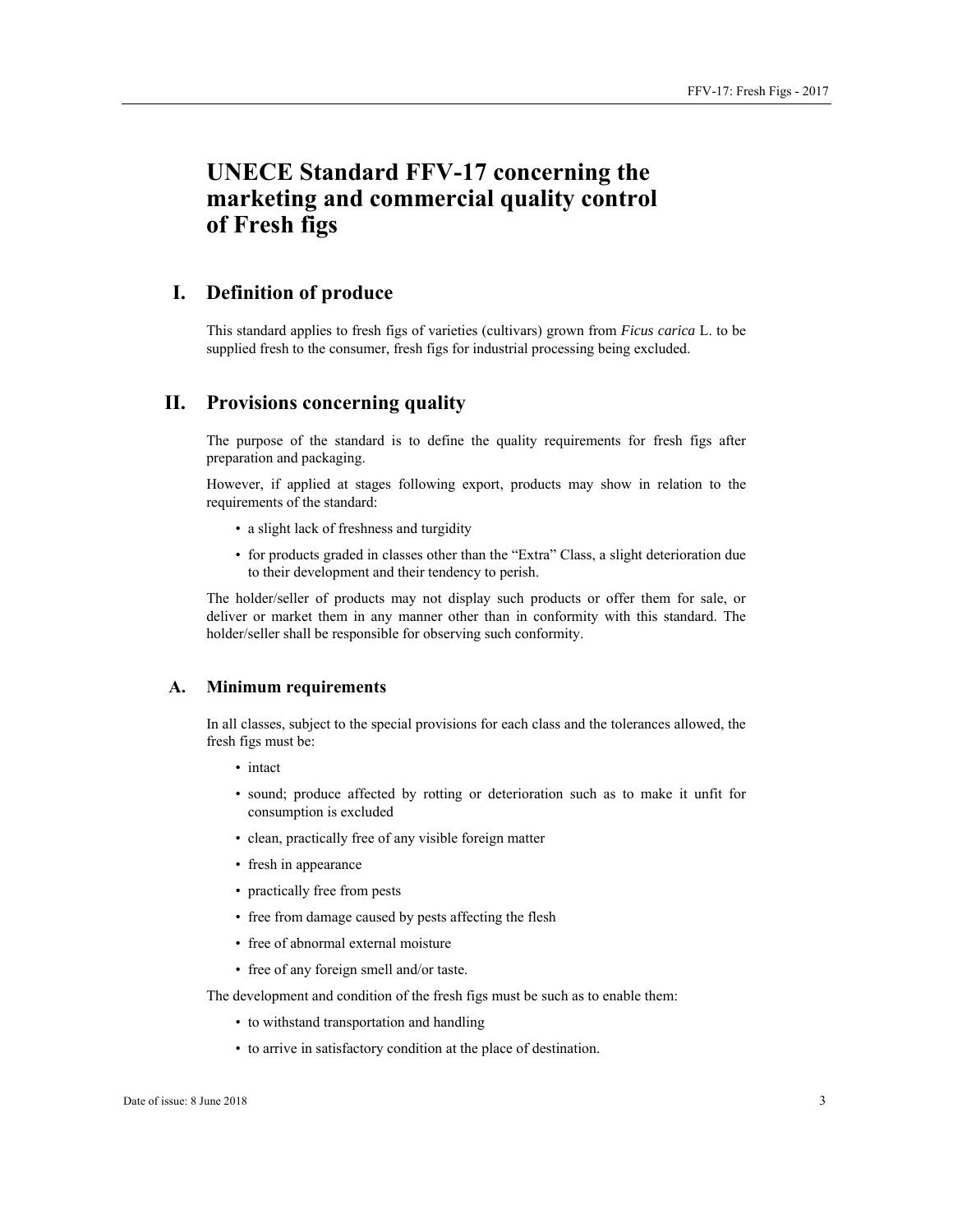#### **B. Maturity requirements**

The development and state of maturity of the fresh figs must be such as to enable them to continue their ripening process and to reach a satisfactory degree of ripeness.

#### **C. Classification**

Fresh figs are classified in three classes, as defined below:

#### **(i) "Extra" Class**

Fresh figs in this class must be of superior quality. They must be characteristic of the variety and/or commercial type and the stem must be intact.

The flesh must be free from defects.

They must be free from defects, with the exception of very slight superficial defects, provided these do not affect the general appearance of the produce, the quality, the keeping quality and presentation in the package.

#### **(ii) Class I**

Fresh figs in this class must be of good quality. They must be characteristic of the variety and/or commercial type.

The flesh must be free from defects.

The following slight defects, however, may be allowed, provided these do not affect the general appearance of the produce, the quality, the keeping quality and presentation in the package:

- a slight defect in shape and development
- slight defects in colouring
- the stem may be slightly damaged, provided the skin is not split
- slight skin defects within the following limits:
	- slight longitudinal cracks in the skin
	- cracks on the side opposite to the stem, provided their total length does not exceed 3 cm
	- slight corkiness of the skin or slight abrasion not exceeding 1 cm in length for elongated defects or an area of 0.5 cm<sup>2</sup> for others.
	- slight skin defects caused by pests not exceeding 1 cm in length for elongated defects or an area of  $0.5 \text{ cm}^2$  for others.

#### **(iii) Class II**

This class includes fresh figs that do not qualify for inclusion in the higher classes but satisfy the minimum requirements specified above.

The flesh must be free from major defects.

The following defects may be allowed, provided the fresh figs retain their essential characteristics as regards the quality, the keeping quality and presentation: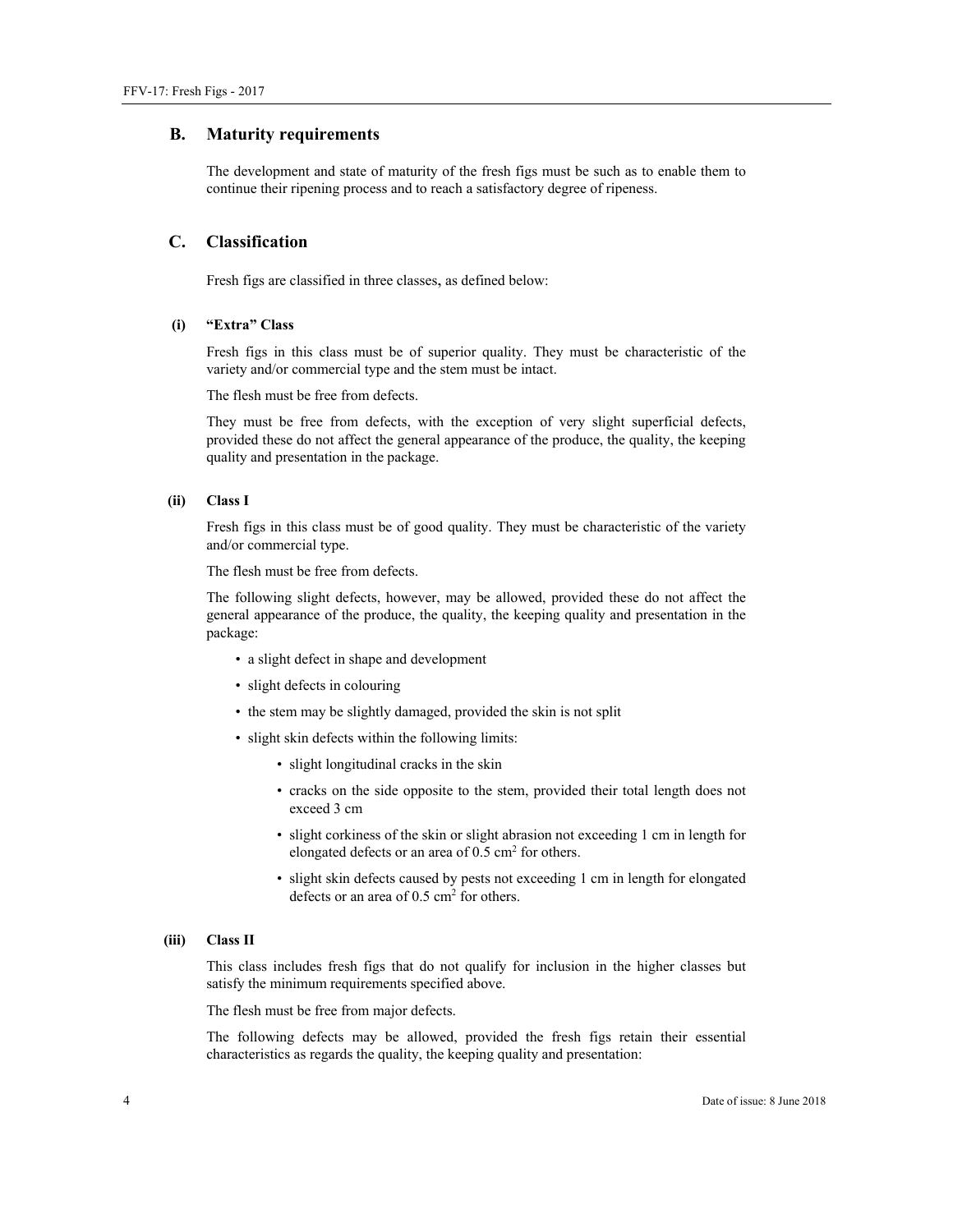- defects in shape and development
- defects in colouring
- the stem may be missing, provided its loss has not caused deep splitting of the skin
- skin defects within the following limits:
	- longitudinal cracks in the skin
	- cracks on the opposite side to the stem, provided their total length does not exceed 4 cm and no single crack is longer than 3 cm
	- slight corkiness of the skin or slight abrasion not exceeding 2 cm in length for elongated defects or an area of 1.5 cm<sup>2</sup> for others.
	- slight skin defects caused by pests not exceeding 2 cm in length for elongated defects or an area of  $1.5 \text{ cm}^2$  for others.

# **III. Provisions concerning sizing**

Size is determined by the maximum diameter of the equatorial section.

The minimum size shall be 40 mm.

To ensure uniformity in size, the range in size between produce in the same package shall not exceed:

- 5 mm for fruit packed in rows and layers
- 10 mm for fruit loose packed in the package.

# **IV. Provisions concerning tolerances**

At all marketing stages, tolerances in respect of quality and size shall be allowed in each lot for produce not satisfying the requirements of the class indicated.

## **A. Quality tolerances**

# **(i) "Extra" Class**

A total tolerance of 5 per cent, by number or weight, of fresh figs not satisfying the requirements of the class but meeting those of Class I is allowed. Within this tolerance not more than 0.5 per cent in total may consist of produce satisfying the requirements of Class II quality.

#### **(ii) Class I**

A total tolerance of 10 per cent, by number or weight, of fresh figs not satisfying the requirements of the class but meeting those of Class II is allowed. Within this tolerance not more than 1 per cent in total may consist of produce satisfying neither the requirements of Class II quality nor the minimum requirements, or of produce affected by decay.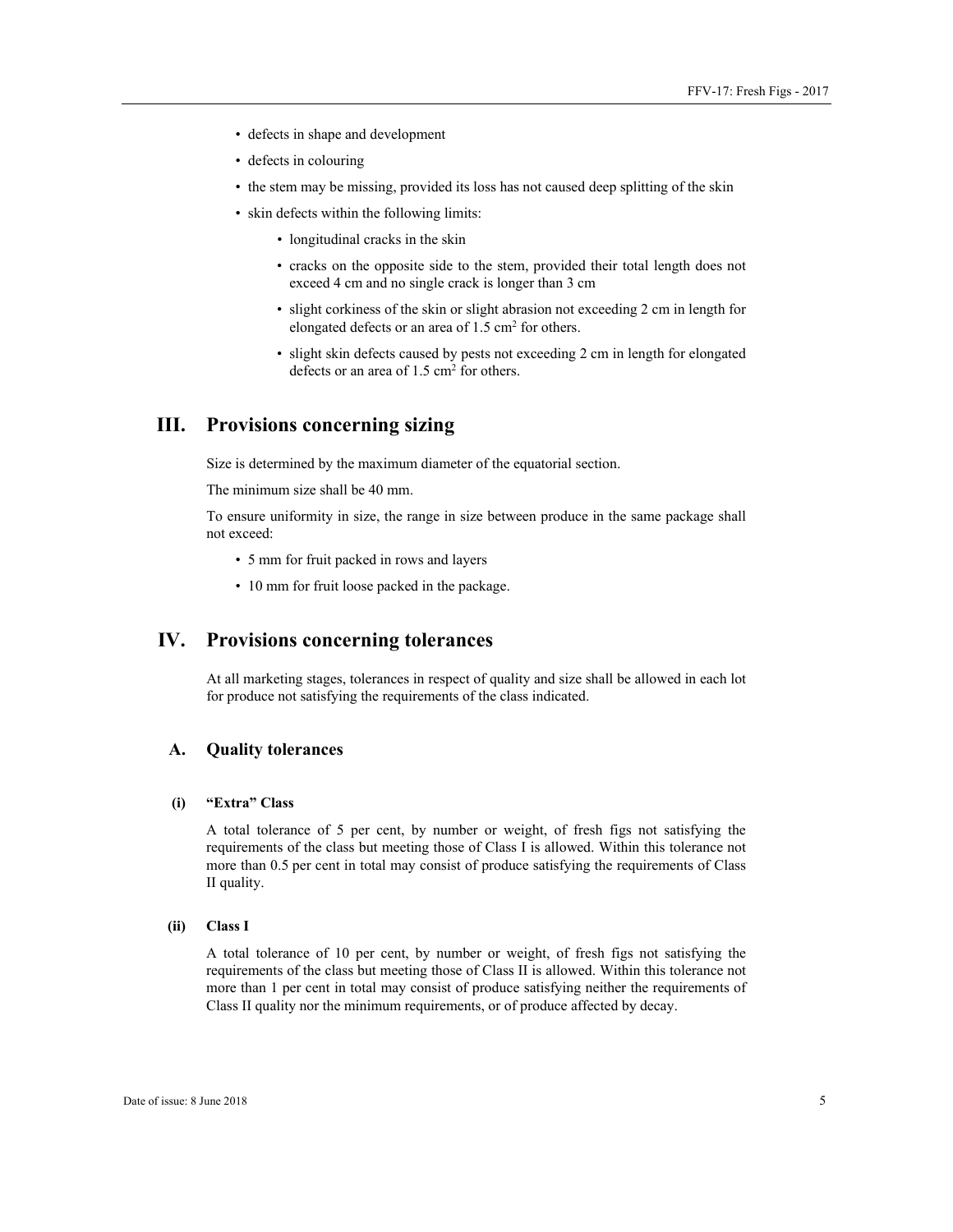#### **(iii) Class II**

A total tolerance of 10 per cent, by number or weight, of fresh figs satisfying neither the requirements of the class nor the minimum requirements is allowed. Within this tolerance not more than 2 per cent in total may consist of produce affected by decay.

# **B. Size tolerances**

For all classes: a total tolerance of 10 per cent, by number or weight, of fresh figs not satisfying the requirements as regards sizing is allowed.

# **V. Provisions concerning presentation**

## **A. Uniformity**

The contents of each package must be uniform and contain only fresh figs of the same origin, variety or commercial type, quality, size, appreciably the same degree of ripeness and, for the "Extra" Class, of uniform colouring.

However, a mixture of fresh figs of distinctly different varieties and/or commercial types may be packed together in a sales package, provided they are uniform in quality and, for each variety or commercial type concerned, in origin. However, in case of those mixtures uniformity in size is not required.

The visible part of the contents of the package must be representative of the entire contents.

## **B. Packaging**

Fresh figs must be packed in such a way as to protect the produce properly.

The materials used inside the package must be clean and of a quality such as to avoid causing any external or internal damage to the produce. The use of materials, particularly of paper or stamps bearing trade specifications, is allowed, provided the printing or labelling has been done with non-toxic ink or glue.

Stickers individually affixed to the produce shall be such that, when removed, they neither leave visible traces of glue nor lead to skin defects. Information lasered on single fruit should not lead to flesh or skin defects.

Packages must be free of all foreign matter.

# **VI. Provisions concerning marking**

Each package<sup>1</sup> must bear the following particulars, in letters grouped on the same side, legibly and indelibly marked and visible from the outside:

 $\overline{a}$ 

<sup>&</sup>lt;sup>1</sup> These marking provisions do not apply to sales packages presented in packages. However, they do apply to sales packages (pre-packages) presented individually.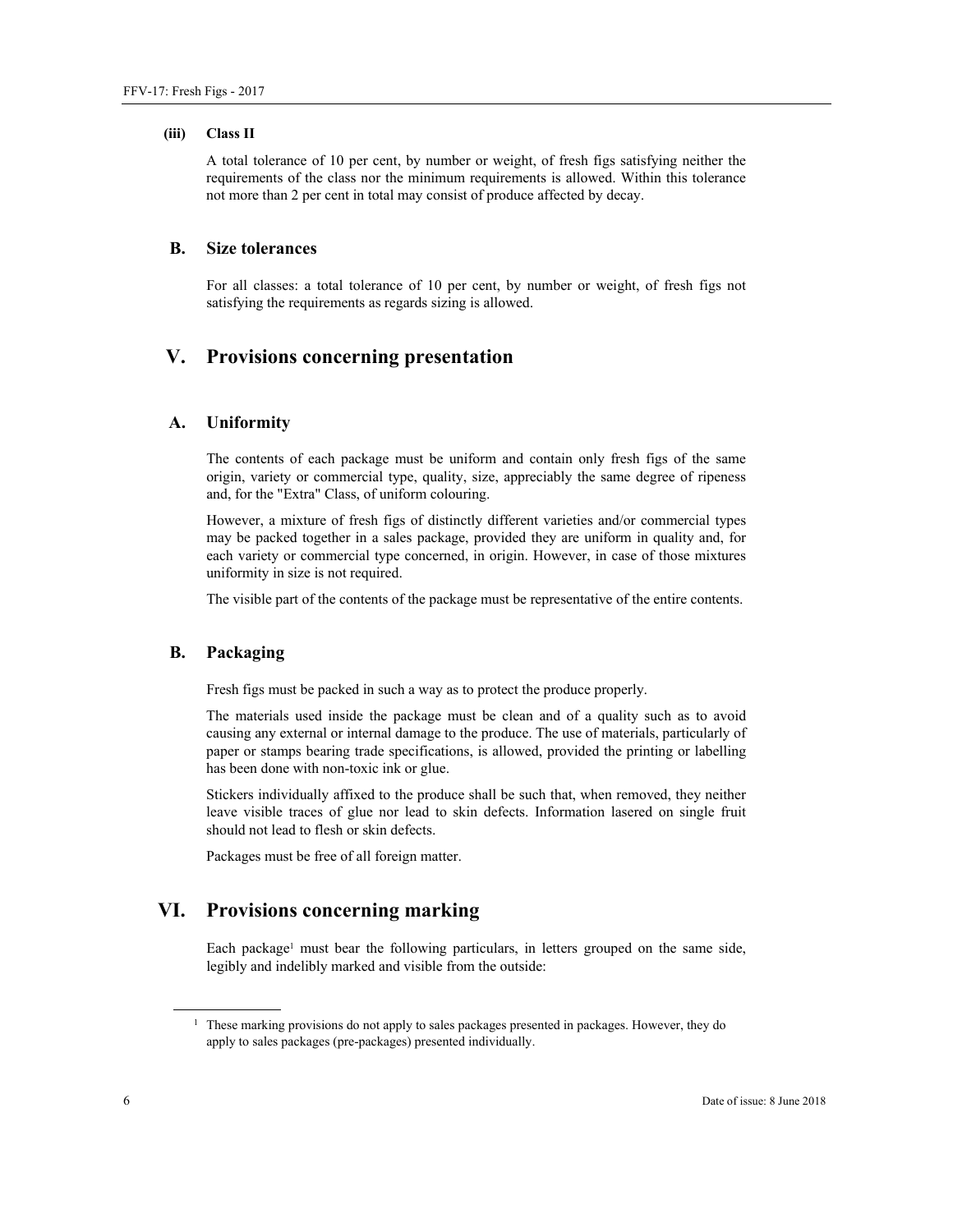## **A. Identification**

Packer and/or dispatcher/exporter:

Name and physical address (e.g. street/city/region/postal code and, if different from the country of origin, the country) or a code mark officially recognized by the national authority<sup>2</sup> if the country applying such a system is listed in the UNECE database.

## **B. Nature of produce**

- "Figs" or "fresh figs" if the contents of the package are not visible from the outside
- Name of the variety for the "Extra" Class
- "Mixture of fresh figs", or equivalent denomination, in the case of a mixture of distinctly different varieties and/or commercial types of fresh figs. If the produce is not visible from the outside, the varieties or commercial types and the quantity of each in the package must be indicated. Irrespective of these provisions, for "Extra" class the names of the varieties must be indicated.

## **C. Origin of produce**

• Country of origin<sup>3</sup> and, optionally, district where grown, or national, regional or local place name

In the case of a mixture of distinctly different varieties and/or commercial types of fresh figs of different origins, the indication of each country of origin shall appear next to the name of the variety or commercial type concerned.

#### **D. Commercial specifications**

- Class
- Size, expressed as minimum and maximum diameters
- Number of fruit.

#### **E. Official control mark (optional)**

Adopted 1979

Last revised 2017

Aligned with the Standard Layout 2017

 $\overline{a}$ 

<sup>2</sup> The national legislation of a number of countries requires the explicit declaration of the name and address. However, in cases where a code mark is used, the reference "packer and/or dispatcher (or equivalent abbreviations)" must be indicated in close connection with the code mark, and the code mark should be preceded with the ISO 3166 (alpha) country/area code of the recognizing country, if not the country of origin.<br><sup>3</sup> The full or a commonly used name should be indicated.